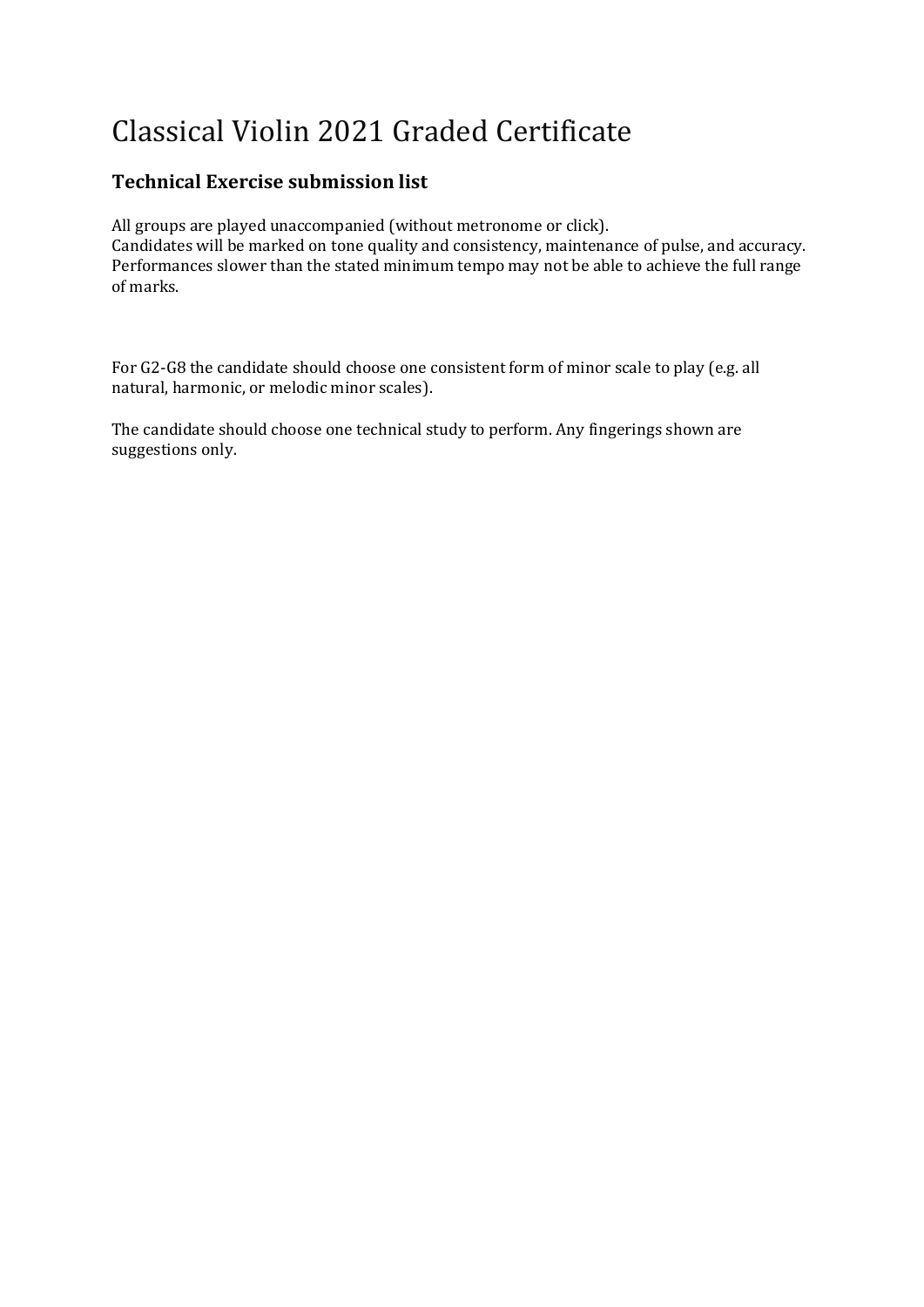# Debut

# **Group A**

#### Scales

Separate bows, one octave ascending and descending. Can be played with 'even notes' (quavers) *or*  'long tonic' rhythms. Scales are shown with 'long tonic' for illustrative purposes only.

| Scale<br>Range      |          | <b>Minimum Tempo</b> | <b>Requirements</b> |
|---------------------|----------|----------------------|---------------------|
| <b>Major scales</b> |          |                      |                     |
| G, D, A major       | 1 octave | 50bpm                | - separate bows     |

### **Group B**

Technical Studies (minimum tempo shown)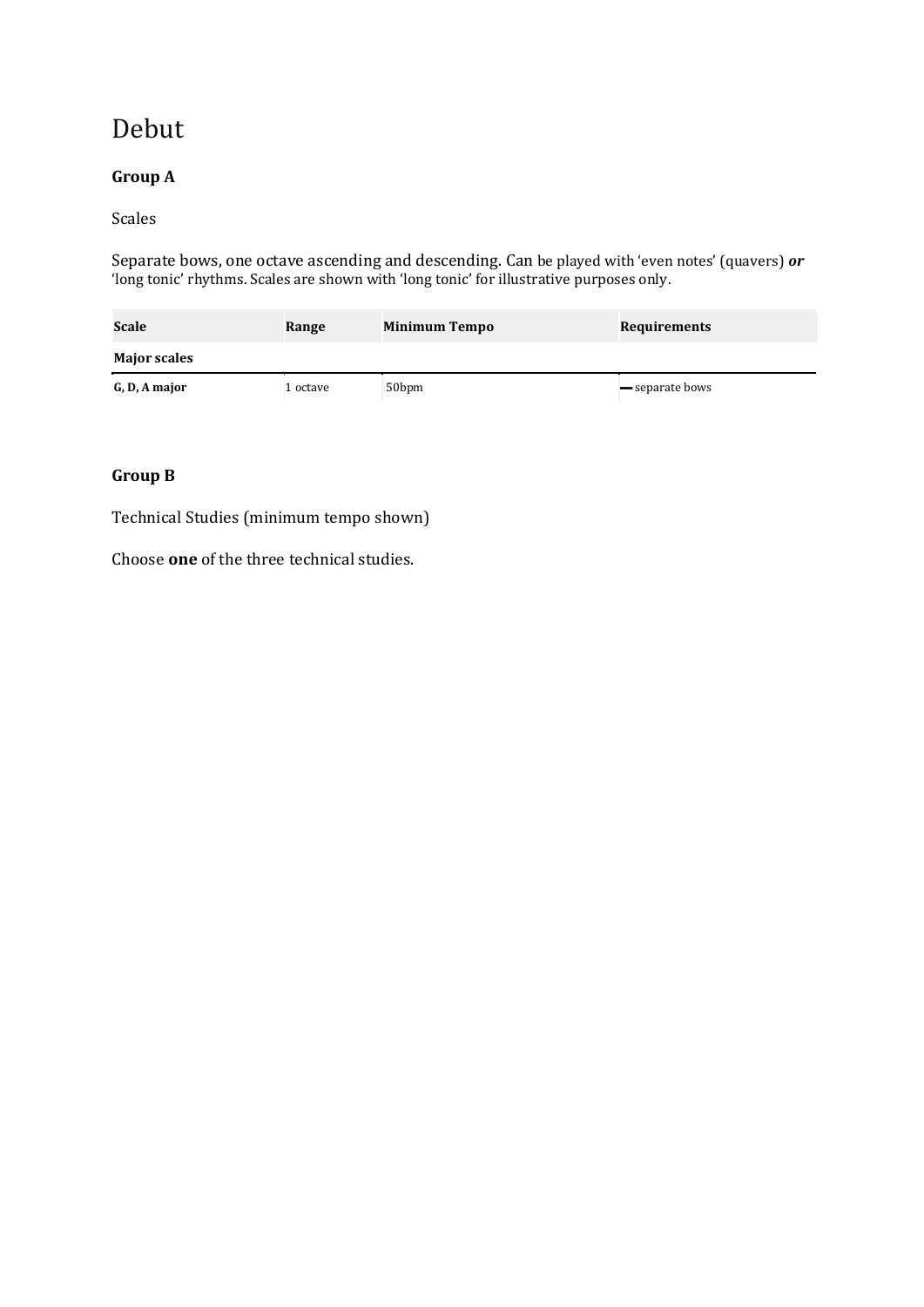# **Group A**

#### Scales

Ascending and descending. Can be played with 'even notes' (quavers) *or* 'long tonic' rhythms. Scales are shown with 'long tonic' for illustrative purposes only.

Exercises each to be played; separate bows, then slurred.

| Scale               | Range     | <b>Minimum Tempo</b> | <b>Requirements</b>                              |
|---------------------|-----------|----------------------|--------------------------------------------------|
| <b>Major scales</b> |           |                      |                                                  |
| <b>G</b> major      | 2 octaves | 50 <sub>bpm</sub>    | separate bows<br>- slurred, two quavers to a bow |
| D, A major          | 1 octave  | 50 <sub>bpm</sub>    | separate bows<br>- slurred, two quavers to a bow |

| <b>Minor scales</b> |          |                   |                                                    |
|---------------------|----------|-------------------|----------------------------------------------------|
| E natural minor     | 1 octave | 50 <sub>bpm</sub> | — separate bows<br>- slurred, two quavers to a bow |

# **Group B**

#### Arpeggios

Exercises each to be played; separate bows, then slurred with even notes only.

| Scale                  | Range     | <b>Minimum Tempo</b>        | <b>Requirements</b>                                |
|------------------------|-----------|-----------------------------|----------------------------------------------------|
| <b>Major arpeggios</b> |           |                             |                                                    |
| <b>G</b> major         | 2 octaves | 100 quaver beats per minute | separate bows<br>- slurred, three quavers to a bow |
| D, A major             | 1 octave  | 100 quaver beats per minute | separate bows<br>- slurred, three quavers to a bow |

| Minor arpeggios |          |                             |                                                    |
|-----------------|----------|-----------------------------|----------------------------------------------------|
| E minor         | 1 octave | 100 quaver beats per minute | separate bows<br>- slurred, three quavers to a bow |

### **Group C**

Technical Studies (minimum tempo shown)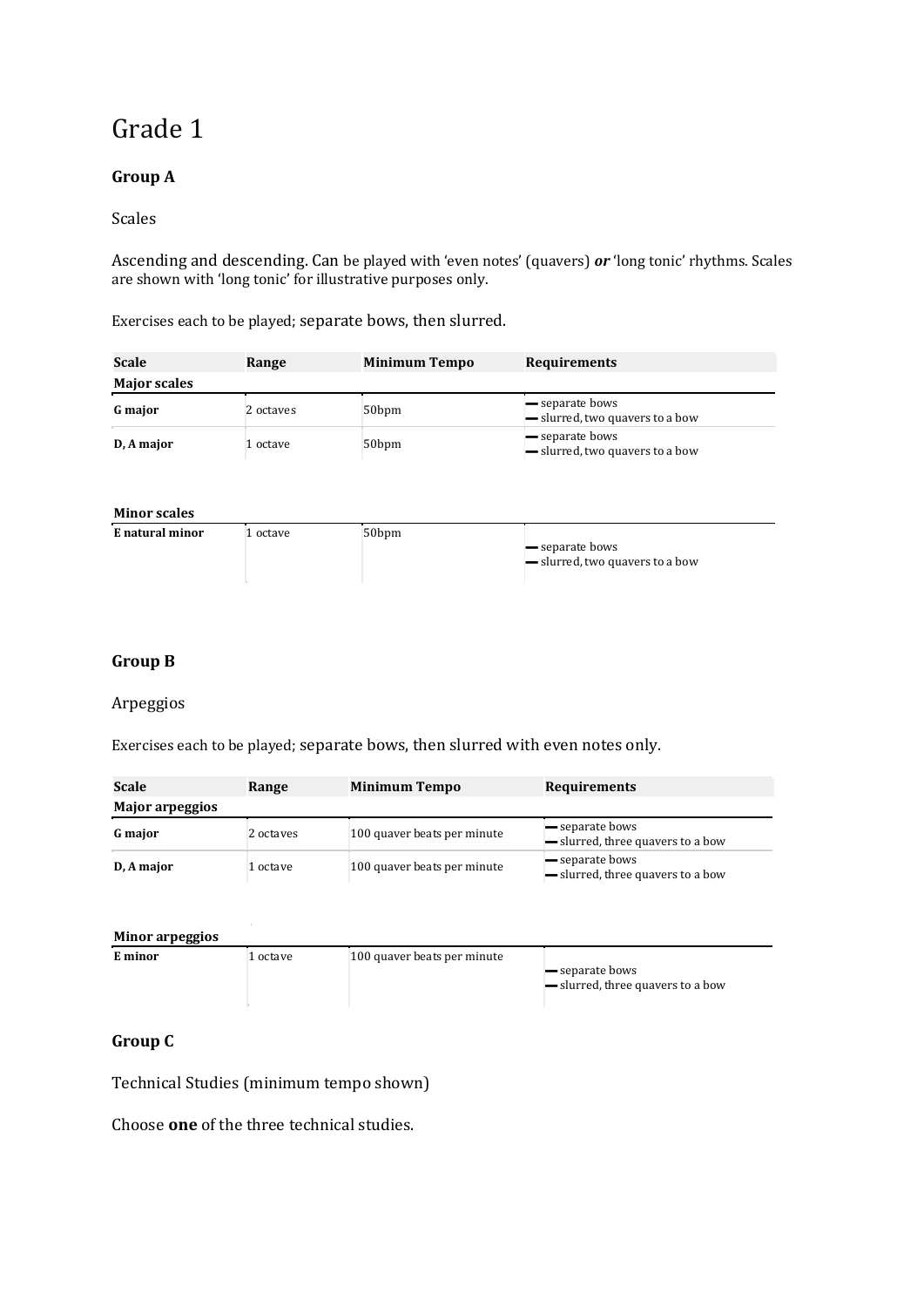# **Group A**

### Scales

Ascending and descending. Can be played with 'even notes' (quavers) *or* 'long tonic' rhythms.

Exercises each to be played; separate bows, then slurred (e.g. A major scale separate bows, A major scale slurred, Bb major scale separate bows…)

| Scale               | Range     | <b>Minimum Tempo Requirements</b> |                                                                    |
|---------------------|-----------|-----------------------------------|--------------------------------------------------------------------|
| <b>Major scales</b> |           |                                   |                                                                    |
| A, Bb major         | 2 octaves | 60 <sub>bpm</sub>                 | lacktriangleright separate bows<br>- slurred, two quavers to a bow |
| C. F major          | 1 octave  | 60 <sub>bpm</sub>                 | — separate bows<br>- slurred, two quavers to a bow                 |

#### **Minor scales**

| G. D minor                                              |          |                   |                                 |
|---------------------------------------------------------|----------|-------------------|---------------------------------|
| Natural, harmonic or melodic minor (candidate's choice) | 1 octave | 60 <sub>bpm</sub> | — separate bows                 |
|                                                         |          |                   | - slurred, two quavers to a bow |
|                                                         |          |                   |                                 |

## **Group B**

#### Arpeggios

All to be played; Separate bows, then slurred, three quavers to a bow, with even notes only.

| Scale           | Range     | <b>Minimum Tempo</b>        | <b>Requirements</b>                                  |
|-----------------|-----------|-----------------------------|------------------------------------------------------|
| Major arpeggios |           |                             |                                                      |
| A, Bb major     | 2 octaves | 100 quaver beats per minute | — separate bows<br>- slurred, three quavers to a bow |
| C, F major      | 1 octave  | 100 quaver beats per minute | — separate bows<br>- slurred, three quavers to a bow |

#### **Minor arpeggios**

| G. D minor | 1 octave | 100 quaver beats per minute |                                                           |
|------------|----------|-----------------------------|-----------------------------------------------------------|
|            |          |                             | separate bows<br>$\equiv$ slurred, three quavers to a bow |

### **Group C**

Technical Studies (minimum tempo shown)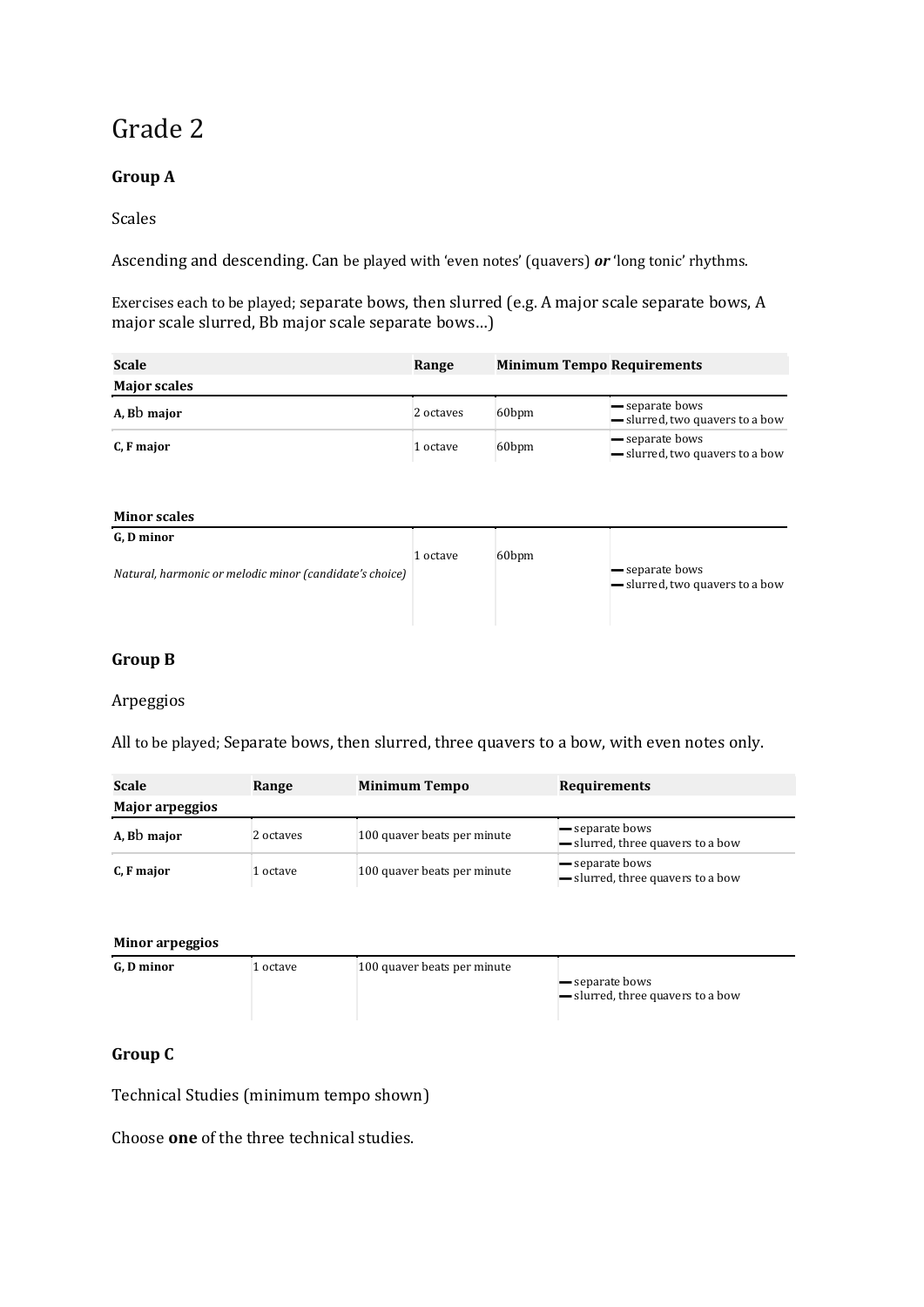# **Group A**

### Scales

Ascending and descending. Can be played with 'even notes' (quavers) *or* 'long tonic' rhythms.

Exercises each to be played; separate bows, then *one* slurred option if more than one is requested (e.g. C major scale separate bows, C major scale slurred, D major scale separate bows, D major scale slurred…), except chromatic scales (slurred only).

| Scale               | Range     | <b>Minimum</b><br><b>Tempo</b> | <b>Requirements</b>                                                                    |
|---------------------|-----------|--------------------------------|----------------------------------------------------------------------------------------|
| <b>Major scales</b> |           |                                |                                                                                        |
| C. D major          | 2 octaves | 65 <sub>bpm</sub>              | — separate bows<br>- slurred, two quavers to a bow - slurred, four<br>quavers to a bow |
| Ab, Eb, E major     | 1 octave  | 65 <sub>bpm</sub>              | - separate bows<br>- slurred, two quavers to a bow - slurred, four<br>quavers to a bow |

#### **Minor scales**

| G. A minor<br>Natural, harmonic or melodic minor<br>(candidate's choice) | 2 octaves | 65bpm             | - separate bows<br>- slurred, two quavers to a bow - slurred, four<br>quavers to a bow |
|--------------------------------------------------------------------------|-----------|-------------------|----------------------------------------------------------------------------------------|
| <b>Chromatic scales</b>                                                  |           |                   |                                                                                        |
| <b>Starting on D</b>                                                     | 1 octave  | 65 <sub>bpm</sub> |                                                                                        |
|                                                                          |           |                   | - slurred, four quavers to a bow, even notes                                           |
|                                                                          |           |                   |                                                                                        |

## **Group B**

#### Arpeggios

All to be played; Separate bows, then slurred, three quavers to a bow with even notes only.

| Arpeggio               | Range     | <b>Minimum Tempo</b>        | <b>Requirements</b>                                  |
|------------------------|-----------|-----------------------------|------------------------------------------------------|
| <b>Major arpeggios</b> |           |                             |                                                      |
| D, C major             | 2 octaves | 100 quaver beats per minute | separate bows<br>- slurred, three quavers to a bow   |
| Ab, Eb, E major        | l octave  | 100 quaver beats per minute | — separate bows<br>- slurred, three quavers to a bow |

#### **Minor arpeggios**

| A. G minor | 2 octaves | 100 quaver beats per minute |                                                             |
|------------|-----------|-----------------------------|-------------------------------------------------------------|
|            |           |                             | $\equiv$ separate bows<br>- slurred, three quavers to a bow |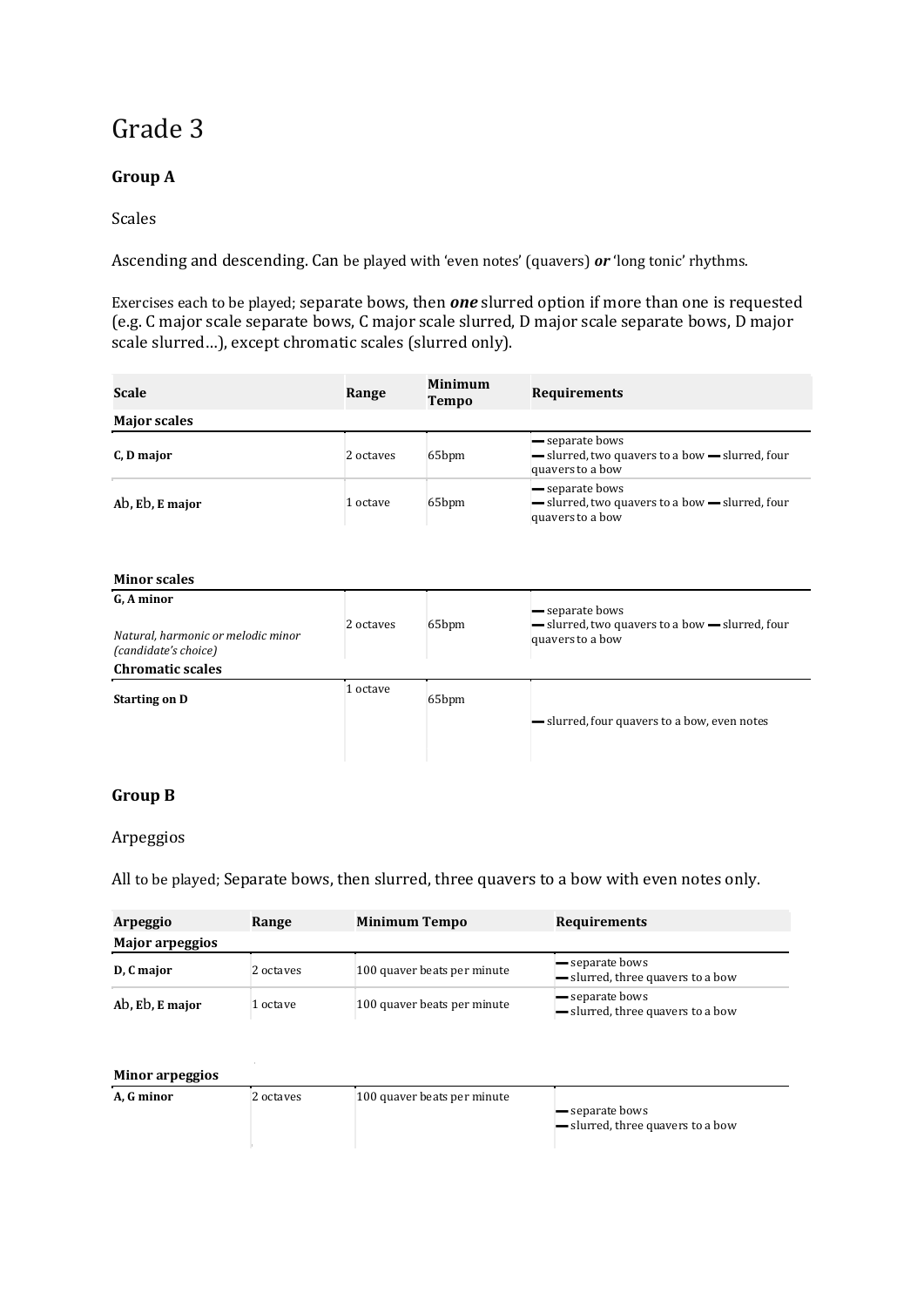# **Group C**

Technical Studies (minimum tempo shown)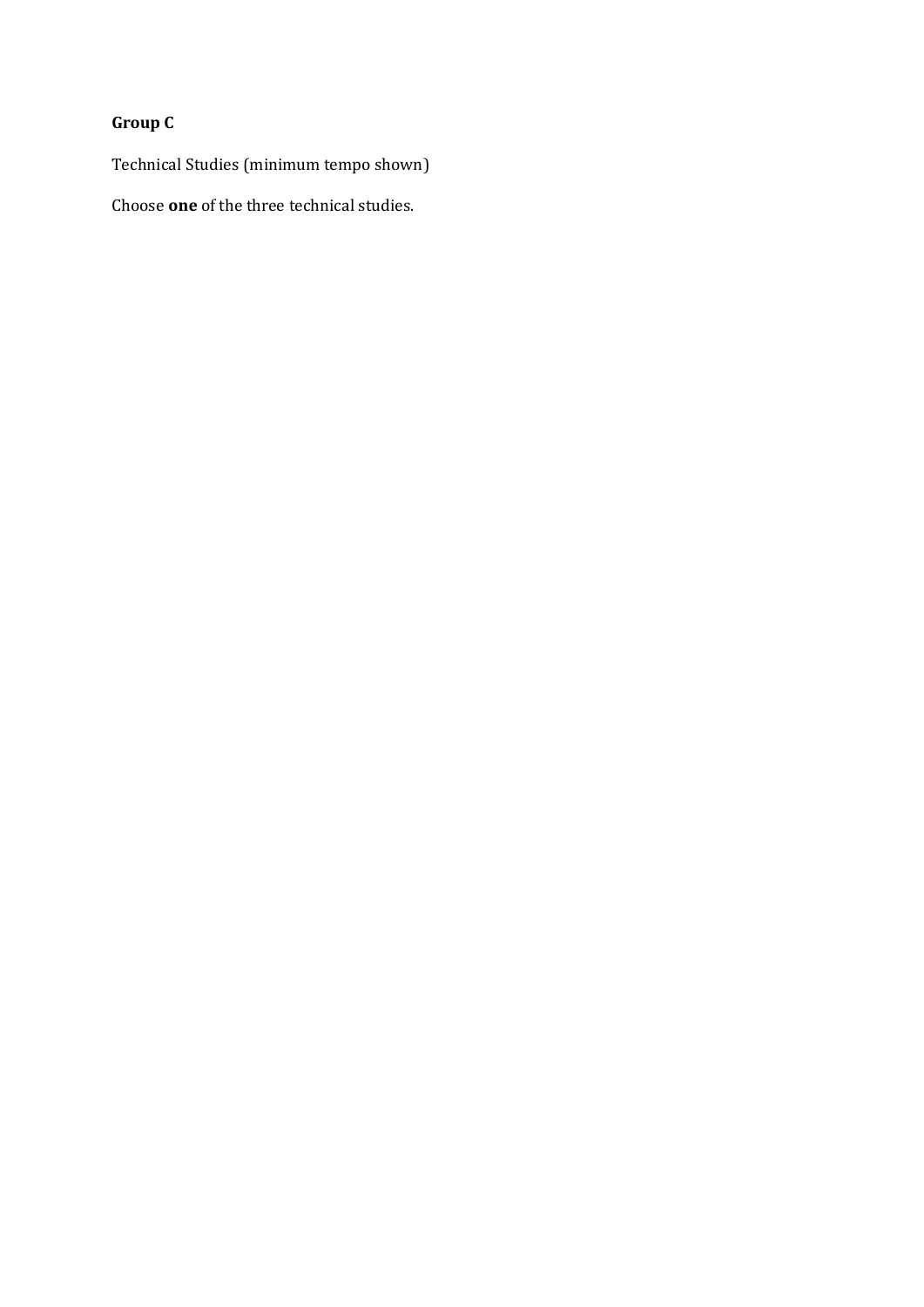# **Group A**

### Scales

Ascending and descending. Major and minor scales can be played with 'even notes' (quavers) *or*  'long tonic' rhythms. Chromatic scales must be played with 'even notes' only.

Exercises each to be played; separate bows, then *one* slurred option if more than one is requested (e.g. Ab major scale separate bows, Ab major scale slurred, B major scale separate bows, B major scale slurred…), except chromatic scales (slurred only).

| Scale                                                      | Range     | <b>Minimum</b><br><b>Tempo</b> | <b>Requirements</b>                                |
|------------------------------------------------------------|-----------|--------------------------------|----------------------------------------------------|
| <b>Major scales</b>                                        |           |                                |                                                    |
| Ab, B, E major                                             | 2 octaves | 70 <sub>bpm</sub>              | - separate bows<br>- slurred, two quavers to a bow |
|                                                            |           |                                | - slurred, four quavers to a bow                   |
| <b>Minor scales</b>                                        |           |                                |                                                    |
| B, C, E minor                                              | 2 octaves | 70 <sub>bpm</sub>              | separate bows<br>- slurred, two quavers to a bow   |
| Natural, harmonic or melodic minor (candidate's<br>choice) |           |                                | - slurred, four quavers to a bow                   |
| <b>Chromatic scales</b>                                    |           |                                |                                                    |
| Starting on A, E                                           | 1 octave  | 70 <sub>bpm</sub>              | - slurred, four quavers to a bow, even<br>notes    |
|                                                            |           |                                |                                                    |

### **Group B**

Arpeggios: Exercises each to be played; separate bows, then slurred with even notes only.

| Arpeggio        | Range     | <b>Minimum Tempo</b>        | <b>Requirements</b>                                         |
|-----------------|-----------|-----------------------------|-------------------------------------------------------------|
| Major arpeggios |           |                             |                                                             |
| Ab, B, E major  | 2 octaves | 120 quaver beats per minute | <b>—</b> separate bows<br>- slurred, three quavers to a bow |

| Minor arpeggios      |           |                             |                                                                 |  |  |
|----------------------|-----------|-----------------------------|-----------------------------------------------------------------|--|--|
| B, C, E minor        | 2 octaves | 120 quaver beats per minute | <del>—</del> separate bows<br>- slurred, three quavers to a bow |  |  |
| Dominant 7 arpeggios |           |                             |                                                                 |  |  |
| G, A dominant 7      | 1 octave  | 120 quaver beats per minute | <b>—</b> separate bows<br>- slurred, two quavers to a bow       |  |  |

## **Group C**

Technical Studies (minimum tempo shown)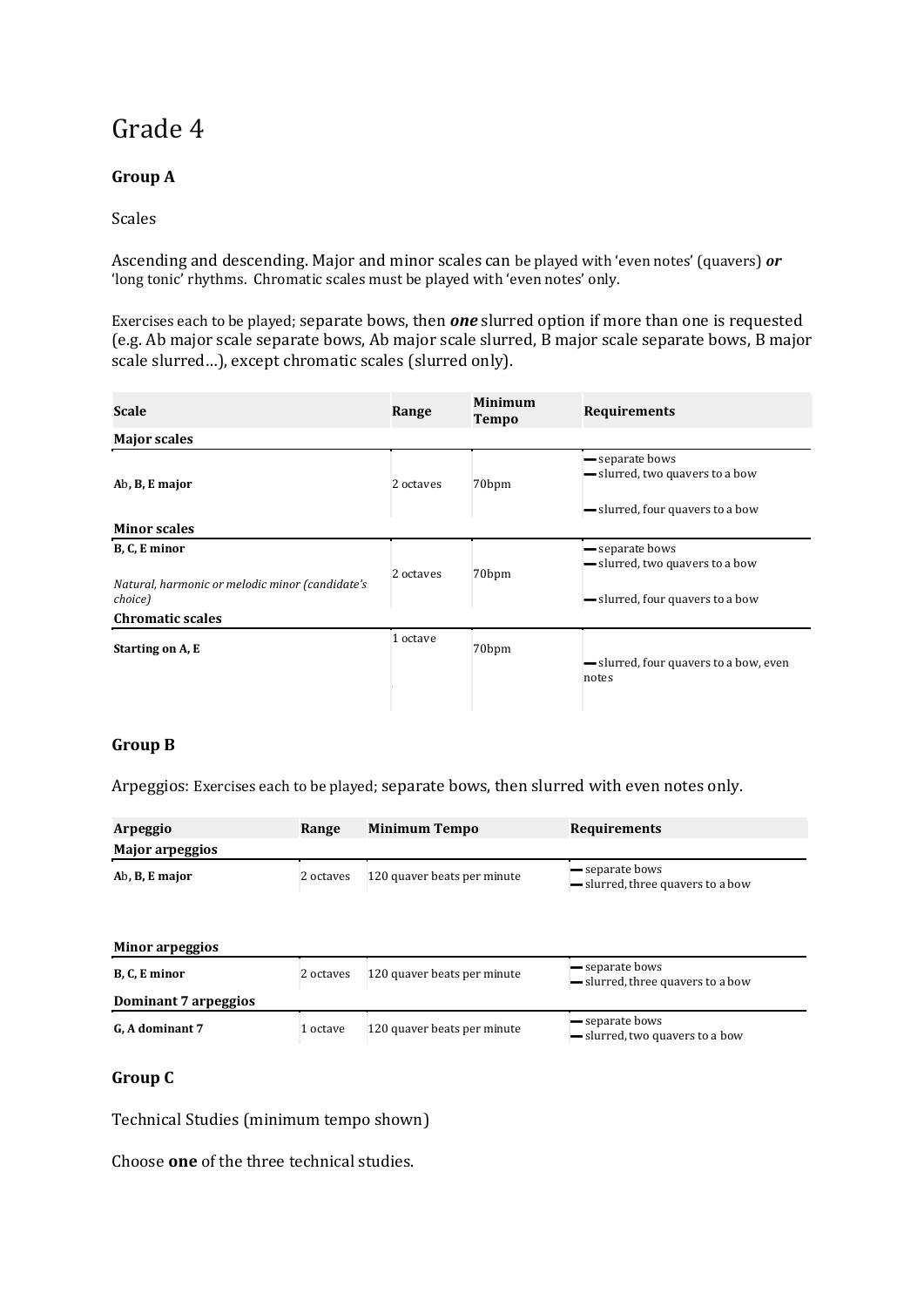## **Group A**

#### Scales

.

Ascending and descending. Major and minor scales can be played with 'even notes' (quavers) *or*  'long tonic' rhythms. Chromatic Scales must be played with 'even notes' only.

Exercises to be played; separate bows then *one* slurred option (e.g. G major scale separate bows, G major scale slurred, A major scale separate bows, A major scale slurred…), except chromatic scales (slurred only).

| Scale               | Range     | <b>Minimum</b><br><b>Tempo</b> | <b>Requirements</b>                                                                                                  |
|---------------------|-----------|--------------------------------|----------------------------------------------------------------------------------------------------------------------|
| <b>Major scales</b> |           |                                |                                                                                                                      |
| G. A major          | 3 octaves | 80 <sub>bpm</sub>              | - separate bows<br>- slurred, three quavers to a bow (or four quavers to a bow<br>if played with long tonic rhythms) |
| Db, Eb, F major     | 2 octaves | 80 <sub>bpm</sub>              | separate bows<br>- slurred, four quavers to a bow                                                                    |

#### **Minor scales**

| G, A minor<br>Natural, harmonic or melodic minor<br>(candidate's choice)               | 3 octaves | 80 <sub>bpm</sub> | separate bows<br>- slurred, three quavers to a bow (or four quavers to a bow<br>if played with long tonic rhythms) |  |
|----------------------------------------------------------------------------------------|-----------|-------------------|--------------------------------------------------------------------------------------------------------------------|--|
| B, C#, E minor<br>Natural, harmonic or melodic minor 2 octaves<br>(candidate's choice) |           | 80 <sub>bpm</sub> | separate bows<br>- slurred, four quavers to a bow                                                                  |  |

#### **Chromatic scales**

| <b>Starting on G. A. Eb. E</b> | 2 octaves | 80 <sub>bpm</sub> |                                                                |
|--------------------------------|-----------|-------------------|----------------------------------------------------------------|
|                                |           |                   | $\rightarrow$ slurred, four quavers to a bow (even notes only) |

#### **Group B**

#### Arpeggios

Exercises each to be played; separate bows, then *one* slurred option if more than one is stated

| Arpeggio               | Range     | <b>Minimum Tempo</b>        | <b>Requirements</b>                                  |
|------------------------|-----------|-----------------------------|------------------------------------------------------|
| <b>Major arpeggios</b> |           |                             |                                                      |
| G. A major             | 3 octaves | 130 quaver beats per minute | — separate bows<br>- slurred, three quavers to a bow |
| Db, Eb, F major        | 2 octaves | 130 quaver beats per minute | separate bows<br>- slurred, three quavers to a bow   |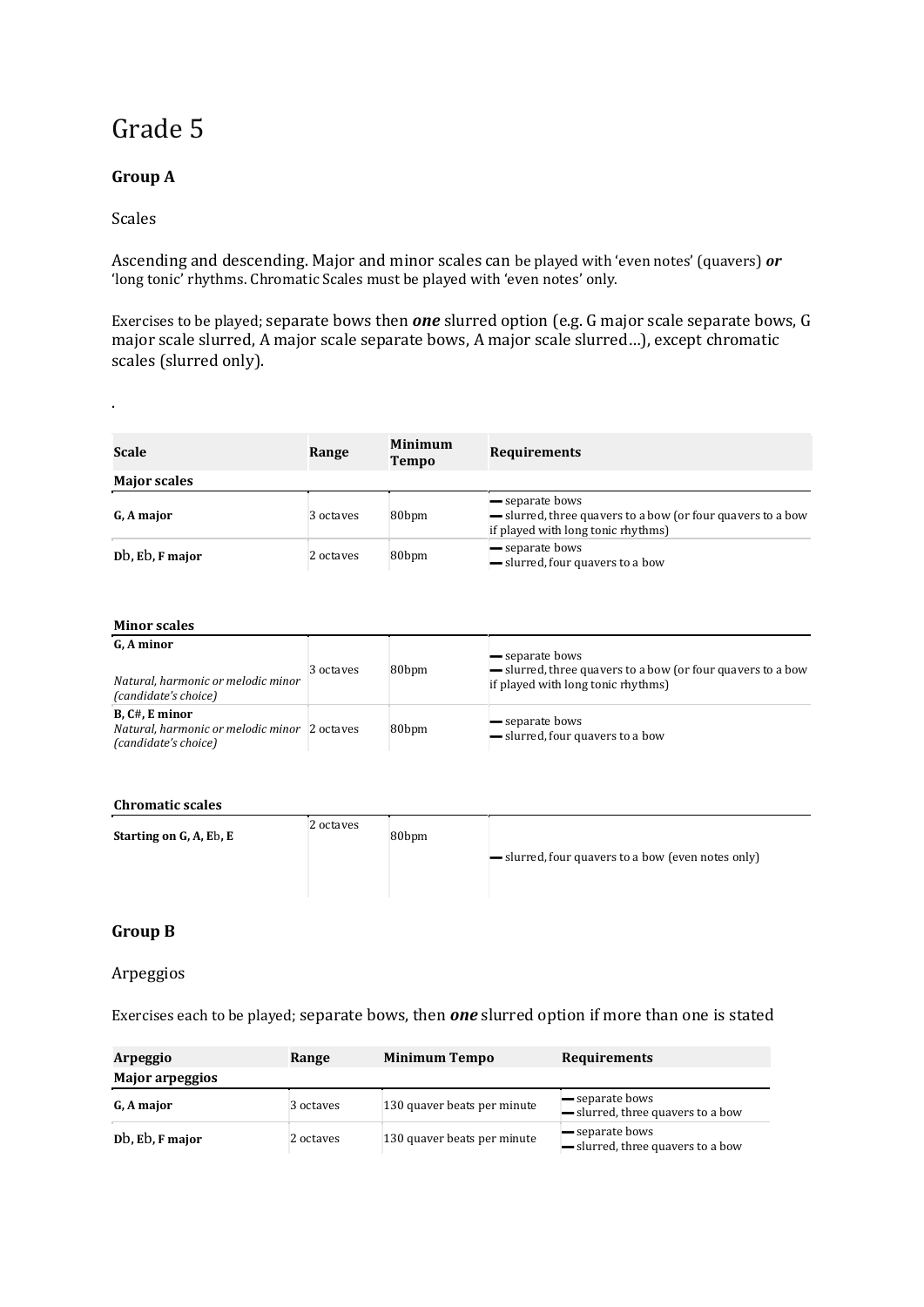#### **Minor arpeggios**

| G. A minor             | 3 octaves | 130 quaver beats per minute | - separate bows<br>- slurred, three quavers to a bow                                          |
|------------------------|-----------|-----------------------------|-----------------------------------------------------------------------------------------------|
| B, C#, E minor         | 2 octaves | 130 quaver beats per minute | - separate bows<br>- slurred, three quavers to a bow                                          |
| Dominant 7 arpeggios   |           |                             |                                                                                               |
| G. A dominant 7        | 2 octaves | 130 quaver beats per minute | <b>—</b> separate bows<br>- slurred, two quavers to a bow<br>- slurred, four quavers to a bow |
| D dominant 7           | 1 octave  | 130 quaver beats per minute | separate bows<br>- slurred, two quavers to a bow<br>- slurred, four quavers to a bow          |
| Diminished 7 arpeggios |           |                             |                                                                                               |
| G, D diminished 7      | 1 octave  | 130 quaver beats per minute | - separate bows<br>- slurred, two quavers to a bow                                            |
|                        |           |                             | - slurred, four quavers to a bow                                                              |

# **Group C**

Technical Studies (minimum tempo shown)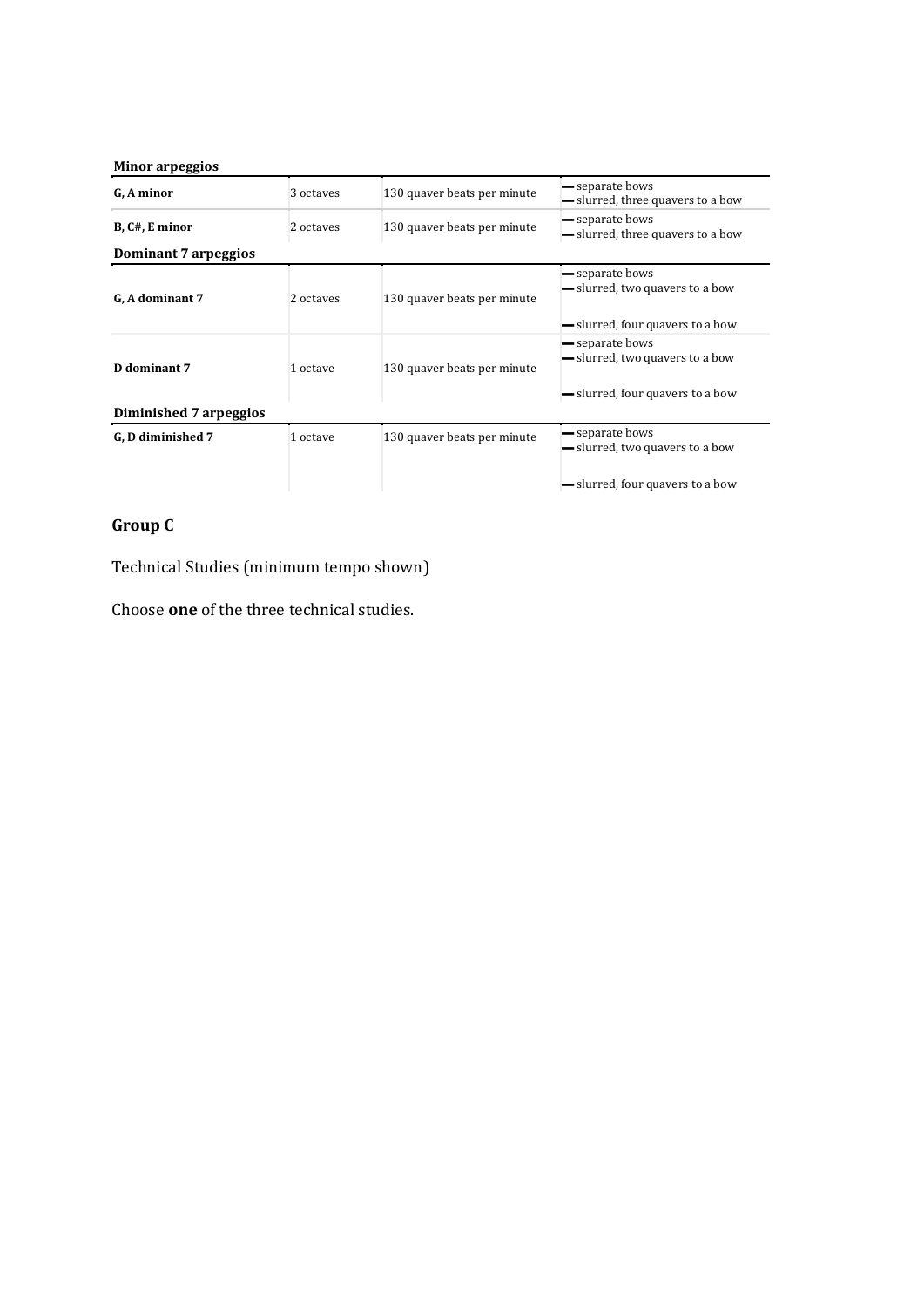# **Group A**

Scales

Ascending and descending. Major and minor scales can be played with 'even notes' (quavers) *or*  'long tonic' rhythms. Chromatic scale must be played with 'even notes' only.

Exercises to be played; separate bows then *one* slurred option (e.g. Bb major scale separate bows, Bb major scale slurred, C major scale separate bows, C major scale slurred…), except chromatic scales (each scale, *one* slurred option only). Double stopped scales; each exercise as written in the grade book.

| <b>Scale</b>                                                                       | Range     | <b>Minimum</b><br><b>Tempo</b> | <b>Requirements</b>                                                               |
|------------------------------------------------------------------------------------|-----------|--------------------------------|-----------------------------------------------------------------------------------|
| <b>Major scales</b>                                                                |           |                                |                                                                                   |
| Bb major                                                                           | 3 octaves | 90 <sub>bpm</sub>              | - separate bows<br>- slurred, three quavers to a bow (if played in even<br>notes) |
|                                                                                    |           |                                | - slurred, one octave to a bow (if played with long<br>tonic rhythms)             |
| $C$ , Eb, F# major                                                                 | 2 octaves | 90 <sub>bpm</sub>              | - separate bows<br>- slurred, four quavers to a bow                               |
| <b>Minor scales</b>                                                                |           |                                | - separate bows                                                                   |
|                                                                                    |           |                                |                                                                                   |
| B <sub>b</sub> minor<br>Natural, harmonic or melodic minor<br>(candidate's choice) | 3 octaves | 90 <sub>bpm</sub>              | - slurred, three quavers to a bow (if played in even<br>notes)                    |
|                                                                                    |           |                                | - slurred, one octave to a bow (if played with long<br>tonic rhythms)             |
| $C$ , Eb, F# minor<br>Natural, harmonic or melodic minor<br>(candidate's choice)   | 2 octaves | 90 <sub>bpm</sub>              | - separate bows<br>- slurred, four quavers to a bow                               |
|                                                                                    |           |                                |                                                                                   |
| <b>Chromatic scales</b>                                                            |           |                                |                                                                                   |
|                                                                                    |           |                                | - slurred, four quavers to a bow (even notes only)                                |

| Starting on Bb, C     | 2 octaves | 90 <sub>bpm</sub> | - slurred, four quavers to a bow (even notes only) |
|-----------------------|-----------|-------------------|----------------------------------------------------|
|                       |           |                   | - slurred, six quavers to a bow (even notes only)  |
| Double-stopped scales |           |                   |                                                    |
| In thirds             |           |                   |                                                    |
| Bb major              | 1 octave  | 90 <sub>bpm</sub> | - Pattern as written in the grade book             |
| In sixths             |           |                   |                                                    |
| <b>G</b> major        | 1 octave  | 90 <sub>bpm</sub> |                                                    |
|                       |           |                   | - Pattern as written in the grade book             |
|                       |           |                   |                                                    |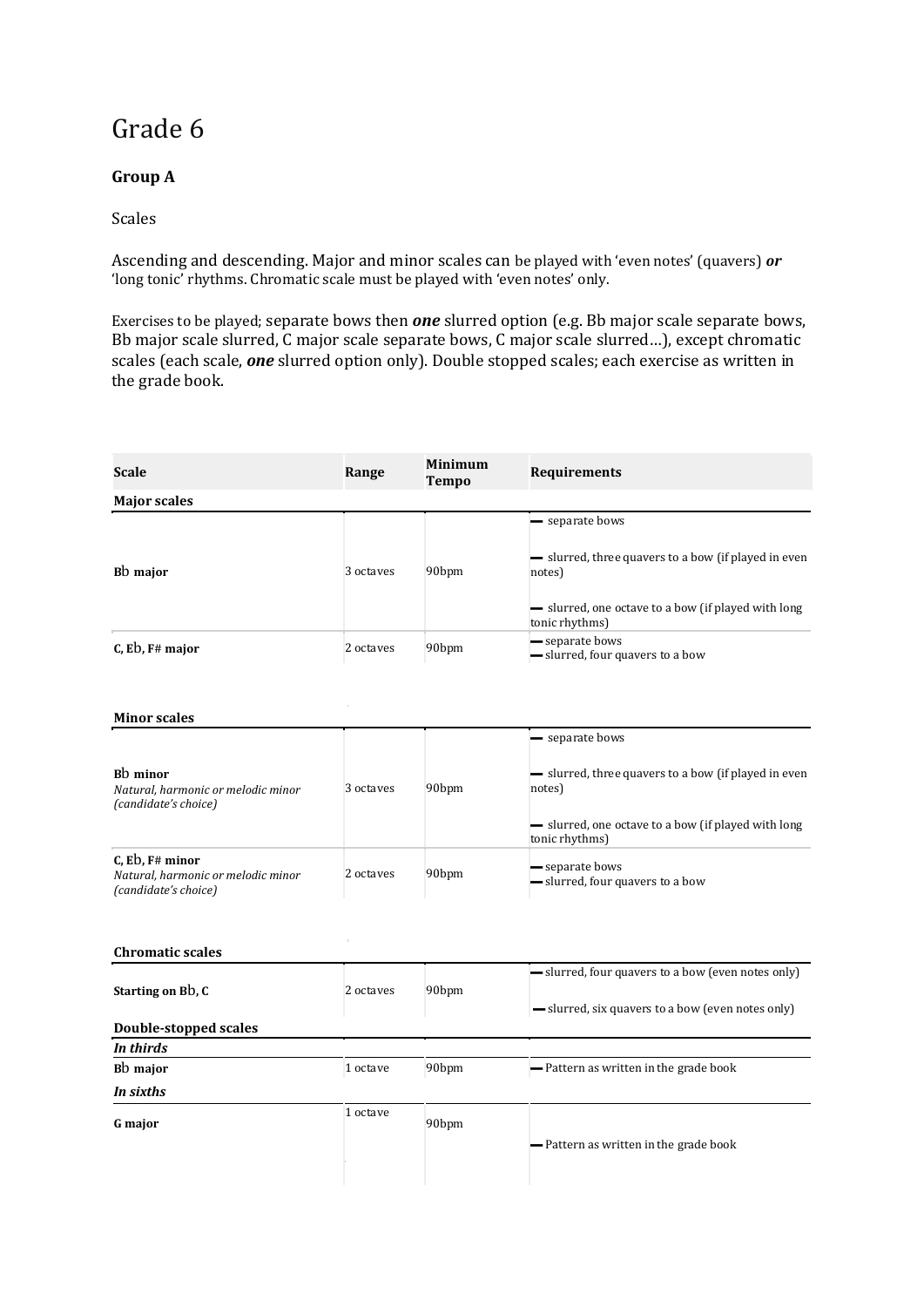# **Group B**

### Arpeggios

Exercises each to be played; separate bows, then *one* slurred option if more than one is stated

| Arpeggio               | Range     | <b>Minimum Tempo</b>        | <b>Requirements</b>                                                                     |
|------------------------|-----------|-----------------------------|-----------------------------------------------------------------------------------------|
| <b>Major arpeggios</b> |           |                             |                                                                                         |
| B <sub>b</sub> major   | 3 octaves | 150 quaver beats per minute | - separate bows<br>- slurred, three quavers to a bow                                    |
| $C$ , Eb, F# major     | 2 octaves | 150 quaver beats per minute | - separate bows<br>- slurred, three quavers to a bow<br>- slurred, six quavers to a bow |

| <b>Minor arpeggios</b>        |           |                             |                                                                                       |
|-------------------------------|-----------|-----------------------------|---------------------------------------------------------------------------------------|
| B <sub>b</sub> minor          | 3 octaves | 150 quaver beats per minute | separate bows<br>- slurred, three quavers to a bow                                    |
| $C$ , Eb, F# minor            | 2 octaves | 150 quaver beats per minute | separate bows<br>- slurred, three quavers to a bow<br>- slurred, six quavers to a bow |
| Dominant 7 arpeggios          |           |                             |                                                                                       |
|                               |           |                             | separate bows                                                                         |
| B <sub>b</sub> , C dominant 7 | 2 octaves | 150 quaver beats per minute |                                                                                       |

| BD, C dominant 7       | z octaves | 150 quavel beats bel illillute | - slurred, four quavers to a bow |
|------------------------|-----------|--------------------------------|----------------------------------|
| Diminished 7 arpeggios |           |                                |                                  |
| G, Bb, C diminished 7  | 2 octaves | 150 quaver beats per minute    | <b>—</b> separate bows           |
|                        |           |                                | - slurred, four quavers to a bow |

## **Group C**

Technical Studies (minimum tempo shown)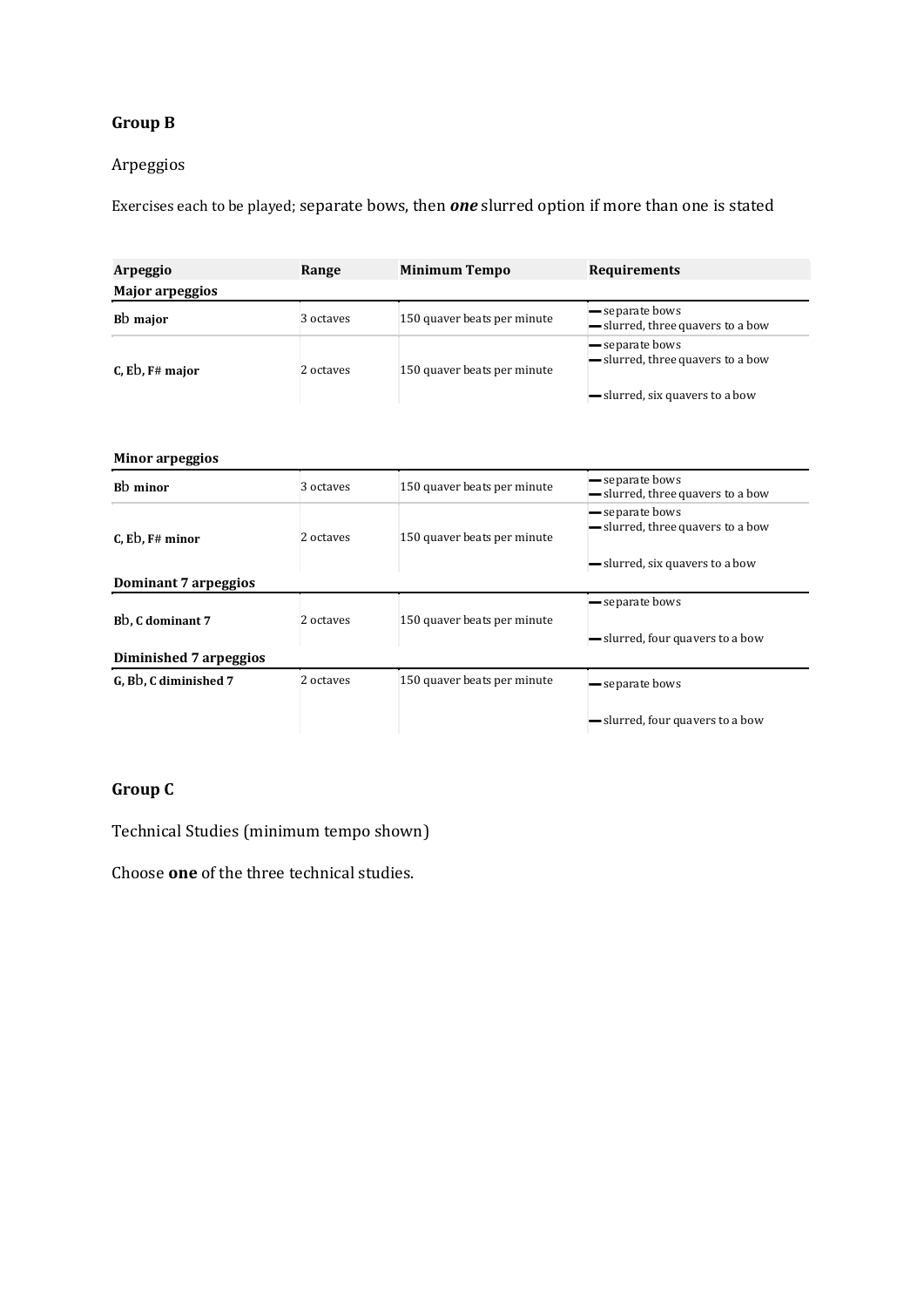## **Group A**

Scales

Ascending and descending. Major and minor scales can be played with 'even notes' (quavers) *or*  'long tonic' rhythms. Chromatic scales must be played with 'even notes' only.

Exercises to be played; separate bows then *one* slurred option (e.g. A major scale separate bows, A major scale slurred, B major scale separate bows, B major scale slurred…), except chromatic scales (each scale, *one* slurred option only). Double stopped scales; each exercise as written in the grade book.

| <b>Scale Range Minimum Tempo Requirements</b>                                  |
|--------------------------------------------------------------------------------|
| <b>Major scales</b>                                                            |
| A, B, D major 3 octaves 100bpm                                                 |
| - separate bows<br>- slurred, three quavers to a bow (if played in even notes) |
| - slurred, one octave to a bow (if played in long tonic rhythms)               |
| F, F# major 2 octaves 100bpm                                                   |
| - separate bows<br>- slurred, four quavers to a bow                            |
| <b>Minor scales</b>                                                            |
| A, B, D minor 3 octaves 100bpm                                                 |
| - separate bows                                                                |
| - slurred, three quavers to a bow (if played in even notes)                    |
| - slurred, one octave to a bow (if played in long tonic rhythms)               |
| Natural, harmonic or melodic minor (candidate's choice)                        |
| F, F# minor                                                                    |
| 2 octaves 100bpm                                                               |

▬ separate bows ▬ slurred, four quavers to a bow

*Natural, harmonic or melodic minor (candidate's choice)*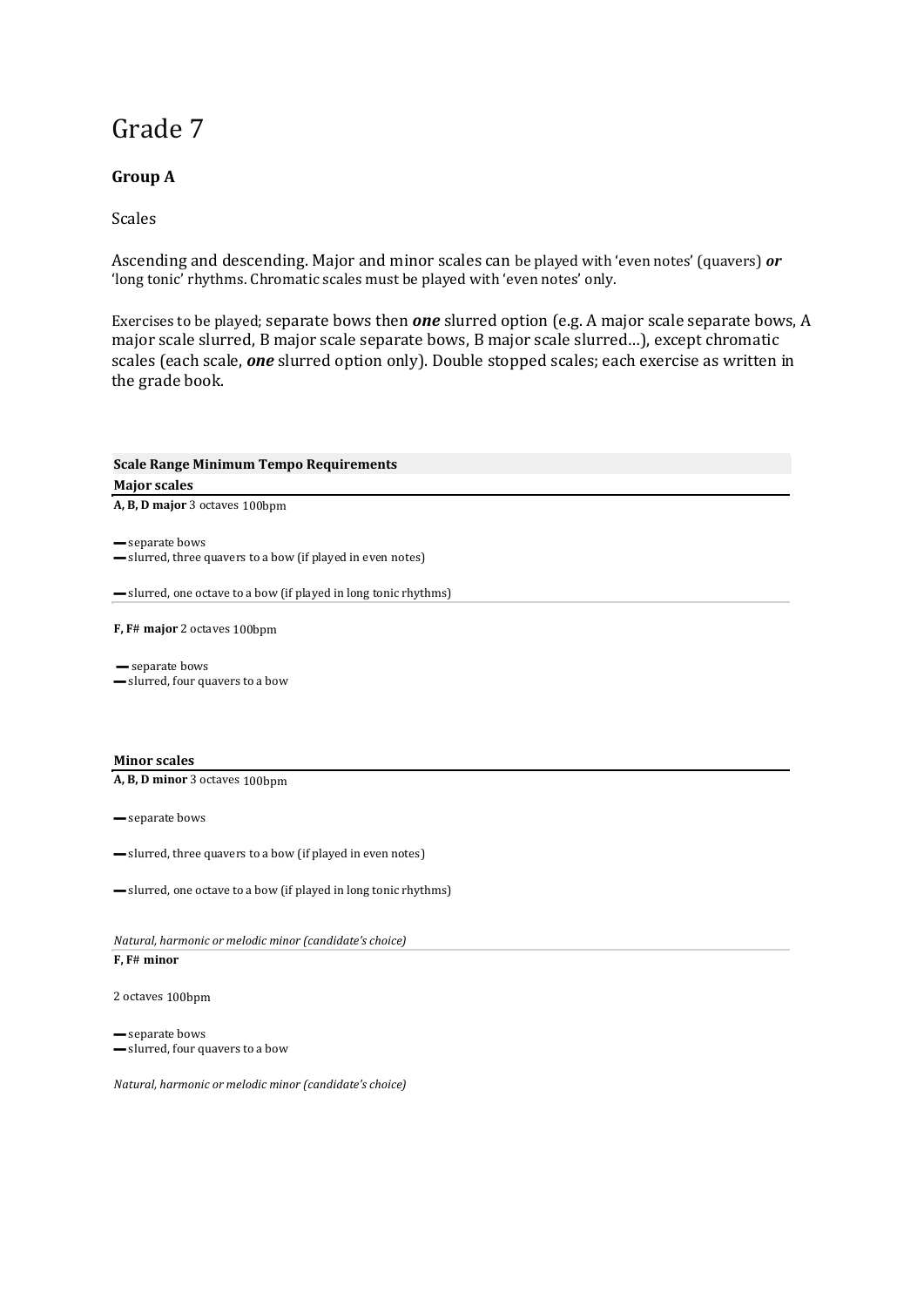#### **Chromatic scales**

**Starting on A, B** 3 octaves 100bpm

▬ slurred, six quavers to a bow (even notes only)

▬ slurred, one octave to a bow (even notes only) **Starting on D, F** 2 octaves 100bpm

▬ slurred, six quavers to a bow (even notes only)

▬ slurred, one octave to a bow (even notes only)

**Double-stopped scales**  *In thirds* 

**G, B**b **major** 1 octave 100bpm

▬ Pattern as written in the grade book

*In sixths*  **G, B**b **major** 1 octave 100bpm

▬ Pattern as written in the grade book

#### *In octaves*

**D major** 1 octave 100bpm

▬ Pattern as written in the grade book

| Parallel double-stopped scales |  |                                           |  |  |
|--------------------------------|--|-------------------------------------------|--|--|
| In sixths                      |  |                                           |  |  |
| Bb major                       |  | 1 octave No minimum tempo - separate bows |  |  |

### **Group B**

#### Arpeggios

Exercises each to be played; separate bows, then *one* slurred option if more than one is stated

| Arpeggio               | Range     | <b>Minimum Tempo</b>        | <b>Requirements</b>                                         |
|------------------------|-----------|-----------------------------|-------------------------------------------------------------|
| <b>Major arpeggios</b> |           |                             |                                                             |
| A, B, D major          | 3 octaves | 160 quaver beats per minute | <b>-</b> separate bows<br>- slurred, three quavers to a bow |
| $F$ , $F#$ major       | 2 octaves | 160 quaver beats per minute | separate bows<br>- slurred, three quavers to a bow          |
|                        |           |                             | — slurred, six quavers to a bow                             |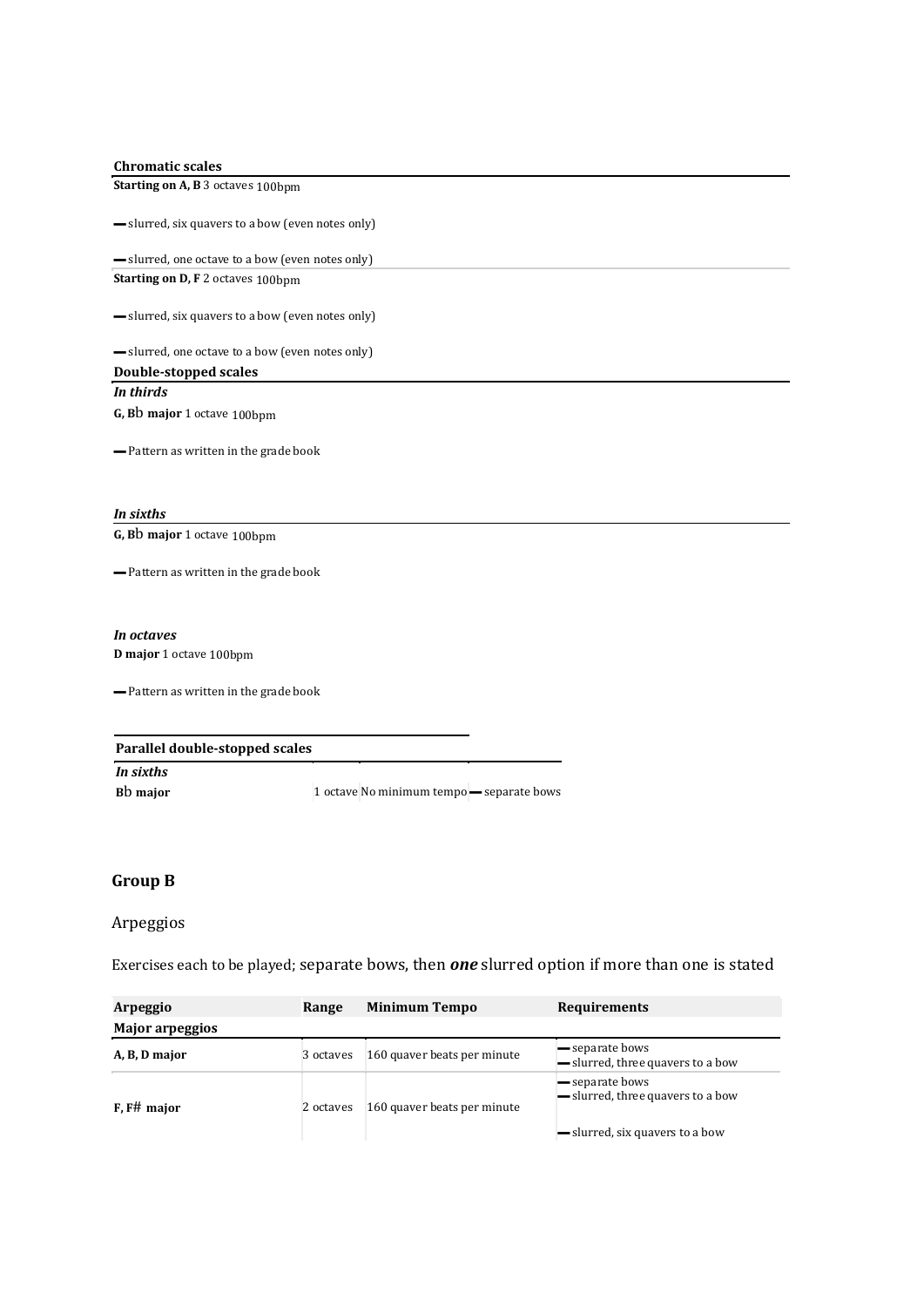#### **Minor arpeggios**

| 3 octaves | 160 quaver beats per minute | separate bows<br>- slurred, three quavers to a bow                                    |
|-----------|-----------------------------|---------------------------------------------------------------------------------------|
| 2 octaves | 160 quaver beats per minute | separate bows<br>- slurred, three quavers to a bow<br>- slurred, six quavers to a bow |
|           |                             |                                                                                       |
| 3 octaves | 160 quaver beats per minute | - slurred, four quavers to a bow                                                      |
| 2 octaves | 160 quaver beats per minute | - slurred, four quavers to a bow                                                      |
|           |                             |                                                                                       |

#### **Diminished 7 arpeggios**

| <b>Diminished</b> / arpeggios |           |                                       |                                  |
|-------------------------------|-----------|---------------------------------------|----------------------------------|
| G#, A diminished 7            |           | 3 octaves 160 quaver beats per minute | - slurred, four quavers to a bow |
| D. F diminished 7             | 2 octaves | 160 quaver beats per minute           |                                  |
|                               |           |                                       | - slurred, four quavers to a bow |
|                               |           |                                       |                                  |

# **Group C**

Technical Studies (minimum tempo shown)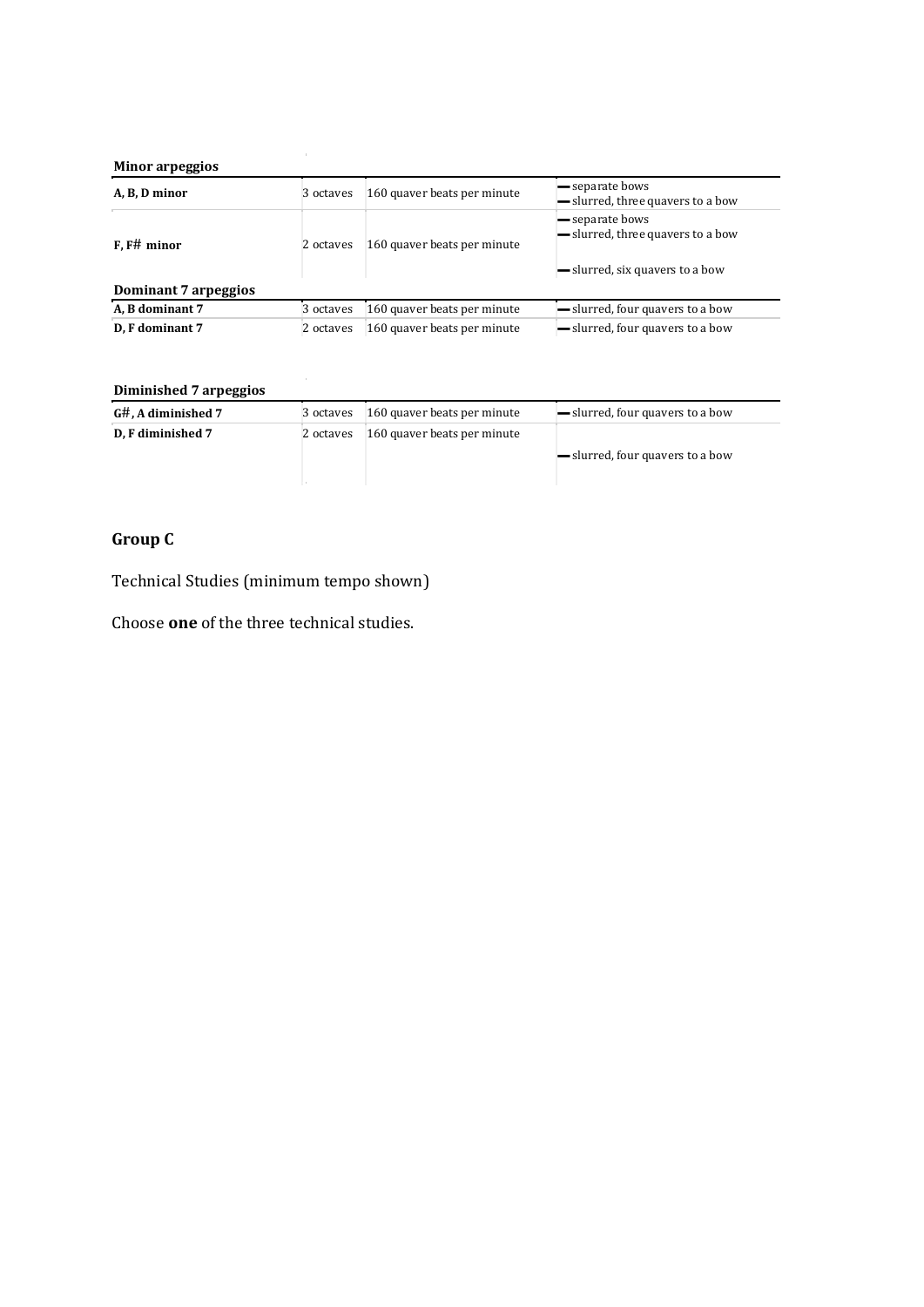## **Group A**

Scales

Ascending and descending. Must be played with 'even notes' (quavers) (no long tonic).

Scales to be played; separate bows, slurred, then three octaves to a bow (e.g. Ab major separate bows, Ab major slurred, Ab major three octaves to a bow, Db major separate bows, Db major slurred, Db major three octaves to a bow…).

Chromatic scales to be played *one* slurred option only.

Double stopped scales to be played as written in the grade book.

Parallel double stopped to be played; separate bows, then slurred option.

| <b>Scale Range Minimum Tempo Requirements</b>                                                                        |
|----------------------------------------------------------------------------------------------------------------------|
| <b>Major scales</b>                                                                                                  |
| Ab, Db, Eb major 3 octaves $120$ bpm $-$ separate bows<br>- slurred, three quavers to a bow                          |
| -Three octaves to a bow, changing bow on the top note                                                                |
| <b>Minor scales</b>                                                                                                  |
| $G#, C#, E$ minor 3 octaves<br>Natural, harmonic or melodic minor (candidate's choice)                               |
| 120bpm                                                                                                               |
| — separate bows                                                                                                      |
| - slurred, three quavers to a bow                                                                                    |
| -Three octaves to a bow, changing bow on the top note                                                                |
| <b>Chromatic scales</b>                                                                                              |
| Starting on Ab 3 octaves 120bpm - slurred, six quavers to a bow<br>- slurred, twelve quavers to a bow                |
| <b>Starting on C, Eb, E</b> 2 octaves $120bpm$ – slurred, six quavers to a bow<br>- slurred, twelve quavers to a bow |
| Double-stopped scales                                                                                                |
| In thirds                                                                                                            |
| <b>C</b> major, <b>D</b> natural minor 1 octave 120bpm — Pattern as written in the grade book                        |
| Parallel double-stopped scales                                                                                       |
| In thirds                                                                                                            |
| <b>Bb major</b> 2 octaves 72bpm — separate bows<br>- slurred, two crotchets to a bow                                 |
| <b>G major</b> 1 octave 72bpm — separate bows<br>- slurred, two crotchets to a bow                                   |
| In sixths                                                                                                            |
| <b>G major</b> 1 octave 72bpm — separate bows<br>- slurred, two crotchets to a bow                                   |
| In octaves                                                                                                           |
| G, D major 1 octave 72bpm - separate bows                                                                            |

▬ slurred, two crotchets to a bow